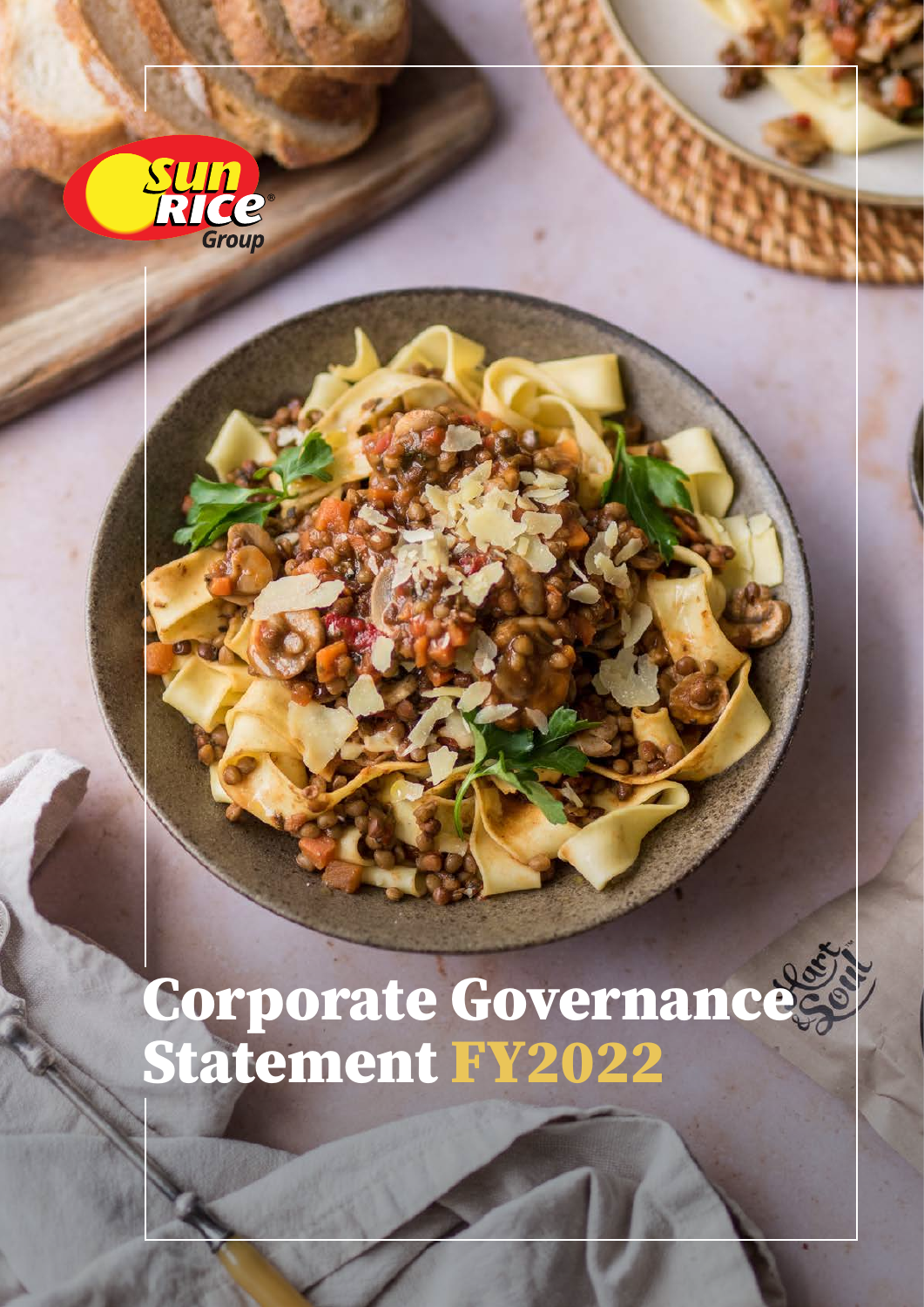# Corporate Governance Statement

# Corporate governance at SunRice

Consistent with prior years, the Board does not consider that all of the ASX Recommendations are appropriate for the company given the related provisions in our Constitution regarding Board composition and shareholding requirements. SunRice has followed all of the ASX Recommendations during the financial year ended 30 April 2022 (reporting period), unless stated otherwise.

This Corporate Governance Statement summarises Ricegrowers Limited's (trading as SunRice) (we, SunRice or the company) main corporate governance policies and outlines the extent to which the company's corporate governance policies and practices are consistent with the fourth edition of the Corporate Governance Principles and Recommendations published by the ASX Corporate Governance Council (ASX Recommendations).

Copies of policies referred to in this Corporate Governance Statement and Board and Committee charters are available in the corporate governance section of the company's website at [www.sunrice.com.au.](http://www.sunrice.com.au)

This Corporate Governance Statement is current as at 30 April 2022 and has been approved by the Board.

# SunRice FY2022 governance highlights

SunRice made significant investments in governance during the reporting period, including:

- • Realigning the remits of our Board Committees, through allocating formal responsibility for sustainability to the Safety, Health and Sustainability Committee (previously the Safety Health and Environment Committee) and adopting a new charter for this Committee;
- Adopting a charter for the Independent Committee (previously referred to as the A Class Share Committee), to reflect this Committee's important role in supporting the Board in matters where the Grower Directors may have an actual or perceived conflict of interest;
- Refreshing the composition of each Committee to ensure that the Committees continue to operate effectively and provide Directors with ongoing opportunities to continue to develop their expertise and experience;
- Conducting a Board Skills and Composition Review, through an external provider;
- Reviewing and updating a number of key governance policies, including the A Class Share Policy, Conflict of Interest Policy, Speak Up Policy, Diversity, Equity and Inclusion Policy, Delegation of Authority and Contract Execution Policy, Dividend Distribution Policy, External Auditor Independence Policy, Work Health & Safety Policy, Paddy Pricing Policy, Crop Carryover Policy, and Environmental Policy. New policies implemented include the Chain of Responsibility Policy and a Minimum Shareholding Policy;
- • Adopting a new Employee Incentive Plan, a new Non-executive Director Share Plan, and updating the Dividend Reinvestment Plan;
- • Releasing our annual Modern Slavery Statement and continuing to implement our Supplier Sustainability Code;
- • Completing climate scenario planning across the SunRice Group to identify risks and opportunities in response to the Task Force for Climate-related Financial Disclosures;
- • Hosting a series of grower meetings across the Riverina for the Directors to engage with growers around the changes to the A Class Share criteria, and more recently, the composition of the SunRice Board following the Rice Marketing Board elections;
- Conducting a Stakeholder Management review;
- • Arranging Director site visits to our Rice Research Farm, our Riverina mills and to our SunFoods mill in California; and
- Refreshing our purpose, vision, values and behaviours.

# Our purpose, vision, values and behaviours

Corporate governance is of vital importance to the company and is undertaken with due regard to all of the company's stakeholders. We are committed to providing our stakeholders with credible, transparent and timely information as we seek to create and sustain value in all we do. This is supported by SunRice's values, which inform our decisions from the top down and underpin our corporate culture.

Our values are set out below.

# Leadership and oversight

### A) The Board and Corporate Management Team

### B) The Board



## C) Standing Board Committees

| Accountability     | Finance, Risk and<br>Audit Committee                                                |               | Nomination<br>Committee                                                                                                                                                                                                                 | People and<br>Remuneration<br>Committee                                                                                                                                                                                                                                                                                                                                                                                                                                                                                                                                           |                              | Safety, Health<br>and Sustainability<br>Committee  | <b>Grower Services</b><br>Committee                                                                                                                                                                                                                                                                                                                                                                                                                                                                                                                        |                                                      | Delegation<br>Independent<br>Committee                                                                                                                                                                                                                                                                                                                                                                                                                                                                       |
|--------------------|-------------------------------------------------------------------------------------|---------------|-----------------------------------------------------------------------------------------------------------------------------------------------------------------------------------------------------------------------------------------|-----------------------------------------------------------------------------------------------------------------------------------------------------------------------------------------------------------------------------------------------------------------------------------------------------------------------------------------------------------------------------------------------------------------------------------------------------------------------------------------------------------------------------------------------------------------------------------|------------------------------|----------------------------------------------------|------------------------------------------------------------------------------------------------------------------------------------------------------------------------------------------------------------------------------------------------------------------------------------------------------------------------------------------------------------------------------------------------------------------------------------------------------------------------------------------------------------------------------------------------------------|------------------------------------------------------|--------------------------------------------------------------------------------------------------------------------------------------------------------------------------------------------------------------------------------------------------------------------------------------------------------------------------------------------------------------------------------------------------------------------------------------------------------------------------------------------------------------|
|                    |                                                                                     |               | <b>Delegation</b>                                                                                                                                                                                                                       |                                                                                                                                                                                                                                                                                                                                                                                                                                                                                                                                                                                   |                              |                                                    |                                                                                                                                                                                                                                                                                                                                                                                                                                                                                                                                                            | Accountability                                       |                                                                                                                                                                                                                                                                                                                                                                                                                                                                                                              |
|                    |                                                                                     |               |                                                                                                                                                                                                                                         | CEO: The Board has delegated running the day-to-day affairs of the company and implementing the policies and strategy<br>set by the Board to the CEO. The CEO has delegated certain responsibilities to the Corporate Management Team.                                                                                                                                                                                                                                                                                                                                            |                              |                                                    |                                                                                                                                                                                                                                                                                                                                                                                                                                                                                                                                                            |                                                      |                                                                                                                                                                                                                                                                                                                                                                                                                                                                                                              |
|                    | <b>Leadership and oversight</b><br>changing stakeholder expectations.               |               | The SunRice Board is committed to ensuring the Group's<br>understanding of current governance requirements and<br>practices, as well as keeping abreast of emerging trends and<br>day-to-day management and implementation of the Board | corporate governance frameworks, policies and practices are<br>of the highest standard. This commitment is delivered through<br>continuous improvement and ensuring the Board has a sound<br>A) The Board and Corporate Management Team<br>The Board is responsible for the governance of the company and<br>oversees its operational and financial performance. The Board<br>retains ultimate responsibility for the strategy, risk appetite and<br>performance of the Group and has delegated responsibility for<br>approved strategy and risk management policies to the Chief |                              | independent Directors.                             | Each Committee has a separate charter that sets out the conduct,<br>objectives and proceedings of that Committee, as well as the<br>membership and any other requirements for the running of the<br>Committee. The Finance, Risk and Audit Committee is chaired<br>by an independent Director and is comprised of a majority of<br>ASX Recommendation 2.1 to the extent that it recommends that a<br>perspective and expertise that the current members bring to the<br>not comply with ASX Recommendation 8.1 to the extent that it                       |                                                      | The composition of the Nomination Committee does not comply with<br>nomination committee consists of a majority of independent director<br>and is chaired by an independent director. However, the Board believ<br>that in the context of the current make-up and size of the Board, the<br>Committee is appropriate. Furthermore, the Chair is discharging his<br>role effectively and brings valuable expertise and experience to that ro<br>The composition of the People and Remuneration Committee does |
|                    | Executive Officer (CEO).<br><b>B)</b> The Board                                     |               | setting out the key terms of their appointment.                                                                                                                                                                                         | SunRice's current Directors are set out on the following page.<br>The names, qualifications, tenure and experience of all Board<br>and Committee members and their attendance at Board and<br>Committee meetings are included in the company's Annual Report.<br>The SunRice Group has written agreements with all Directors<br>The Board has adopted formal written charters detailing the roles<br>and responsibilities of the Board (including the matters expressly<br>reserved to the Board) and each Committee, and management                                              |                              |                                                    | recommends that a remuneration committee consists of a majority<br>of independent directors. However, the Board believes that, in the<br>and expertise that the current members bring to the Committee is<br>appropriate. The Chair of the Committee (who is an independent<br>Director) has a casting vote in additionto a deliberative vote.<br>The Independent Committee (previously called the A Class Share<br>applications and redemptions. During the reporting period, it was<br>put to shareholders at the 2021 Annual General Meeting) and, once |                                                      | context of the current make-up and size of the Board, the perspectiv<br>Committee) is comprised of the independent Non-Grower Directors<br>It meets as required to address matters impacting A Class Shareholde<br>where Grower Directors may be conflicted, including all A Class Share<br>actively involved in evaluating the A Class Share Proposal (which wa                                                                                                                                             |
|                    | <b>C) Standing Board Committees</b><br>responsibilities and discharging its duties. |               | (through the CEO), to ensure these roles are clearly defined,<br>separated and enable an effective process of evaluation.                                                                                                               | The Board has established six Committees and has delegated<br>to each Committee duties to assist the Board in exercising its                                                                                                                                                                                                                                                                                                                                                                                                                                                      |                              | out in the table below.                            | this special resolution was passed, recommending a governance<br>framework around the new A Class Share criteria to the Board.<br>to the Committee's roles and responsibilities. The number of times<br>Annual Report. The members and role of each Committee are set                                                                                                                                                                                                                                                                                      |                                                      | Each Committee regularly reports to the Board on all matters relevant<br>each Committee met during FY2022 is set out on page 66 of the 2022                                                                                                                                                                                                                                                                                                                                                                  |
| <b>Director</b>    | <b>Composition of Board Committees</b><br>as at 30 April 2022                       | <b>Status</b> |                                                                                                                                                                                                                                         | Finance,<br><b>Risk</b><br>& Audit<br><b>Committee</b>                                                                                                                                                                                                                                                                                                                                                                                                                                                                                                                            | People &<br><b>Committee</b> | <b>Remuneration Nomination</b><br><b>Committee</b> | Safety,<br><b>Health &amp;</b><br><b>Sustainability</b><br><b>Committee</b>                                                                                                                                                                                                                                                                                                                                                                                                                                                                                | <b>Grower</b><br><b>Services</b><br><b>Committee</b> | <b>Independent</b><br><b>Committee</b>                                                                                                                                                                                                                                                                                                                                                                                                                                                                       |
|                    | <b>Laurie Arthur</b>                                                                | Chair, Grower |                                                                                                                                                                                                                                         |                                                                                                                                                                                                                                                                                                                                                                                                                                                                                                                                                                                   | $\bullet$                    | <b>Chair</b>                                       |                                                                                                                                                                                                                                                                                                                                                                                                                                                                                                                                                            |                                                      |                                                                                                                                                                                                                                                                                                                                                                                                                                                                                                              |
|                    | <b>Rob Gordon</b>                                                                   |               | Chief Executive Officer                                                                                                                                                                                                                 |                                                                                                                                                                                                                                                                                                                                                                                                                                                                                                                                                                                   |                              |                                                    |                                                                                                                                                                                                                                                                                                                                                                                                                                                                                                                                                            |                                                      | $\bullet$                                                                                                                                                                                                                                                                                                                                                                                                                                                                                                    |
|                    | <b>John Bradford</b>                                                                |               | Non-executive Grower                                                                                                                                                                                                                    | $\bullet$                                                                                                                                                                                                                                                                                                                                                                                                                                                                                                                                                                         | $\bullet$                    | $\bullet$                                          |                                                                                                                                                                                                                                                                                                                                                                                                                                                                                                                                                            |                                                      |                                                                                                                                                                                                                                                                                                                                                                                                                                                                                                              |
|                    | Luisa Catanzaro                                                                     |               | Non-executive Non-Grower                                                                                                                                                                                                                | Chair                                                                                                                                                                                                                                                                                                                                                                                                                                                                                                                                                                             | $\bullet$                    | $\bullet$                                          |                                                                                                                                                                                                                                                                                                                                                                                                                                                                                                                                                            |                                                      | $\bullet$                                                                                                                                                                                                                                                                                                                                                                                                                                                                                                    |
|                    | <b>Dr Andrew Crane</b>                                                              |               | Non-executive Non-Grower                                                                                                                                                                                                                | $\bullet$                                                                                                                                                                                                                                                                                                                                                                                                                                                                                                                                                                         |                              |                                                    | Chair                                                                                                                                                                                                                                                                                                                                                                                                                                                                                                                                                      |                                                      | $\bullet$                                                                                                                                                                                                                                                                                                                                                                                                                                                                                                    |
| <b>Ian Glasson</b> |                                                                                     |               | Non-executive Non-Grower                                                                                                                                                                                                                | $\bullet$                                                                                                                                                                                                                                                                                                                                                                                                                                                                                                                                                                         | <b>Chair</b>                 | $\bullet$                                          |                                                                                                                                                                                                                                                                                                                                                                                                                                                                                                                                                            |                                                      | $\bullet$                                                                                                                                                                                                                                                                                                                                                                                                                                                                                                    |
| <b>Ian Mason</b>   |                                                                                     |               | Non-executive Grower                                                                                                                                                                                                                    |                                                                                                                                                                                                                                                                                                                                                                                                                                                                                                                                                                                   |                              |                                                    | $\bullet$                                                                                                                                                                                                                                                                                                                                                                                                                                                                                                                                                  | $\bullet$                                            |                                                                                                                                                                                                                                                                                                                                                                                                                                                                                                              |
|                    | <b>Jeremy Morton</b>                                                                |               | Non-executive Grower                                                                                                                                                                                                                    |                                                                                                                                                                                                                                                                                                                                                                                                                                                                                                                                                                                   |                              |                                                    | $\bullet$                                                                                                                                                                                                                                                                                                                                                                                                                                                                                                                                                  |                                                      |                                                                                                                                                                                                                                                                                                                                                                                                                                                                                                              |
|                    | <b>Dr Leigh Vial</b>                                                                |               | Non-executive Grower                                                                                                                                                                                                                    |                                                                                                                                                                                                                                                                                                                                                                                                                                                                                                                                                                                   |                              |                                                    | $\bullet$                                                                                                                                                                                                                                                                                                                                                                                                                                                                                                                                                  |                                                      |                                                                                                                                                                                                                                                                                                                                                                                                                                                                                                              |
|                    | Julian Zanatta                                                                      |               | Non-executive Grower                                                                                                                                                                                                                    | $\bullet$                                                                                                                                                                                                                                                                                                                                                                                                                                                                                                                                                                         |                              |                                                    |                                                                                                                                                                                                                                                                                                                                                                                                                                                                                                                                                            | Chair                                                |                                                                                                                                                                                                                                                                                                                                                                                                                                                                                                              |
|                    |                                                                                     |               |                                                                                                                                                                                                                                         |                                                                                                                                                                                                                                                                                                                                                                                                                                                                                                                                                                                   |                              |                                                    |                                                                                                                                                                                                                                                                                                                                                                                                                                                                                                                                                            |                                                      |                                                                                                                                                                                                                                                                                                                                                                                                                                                                                                              |

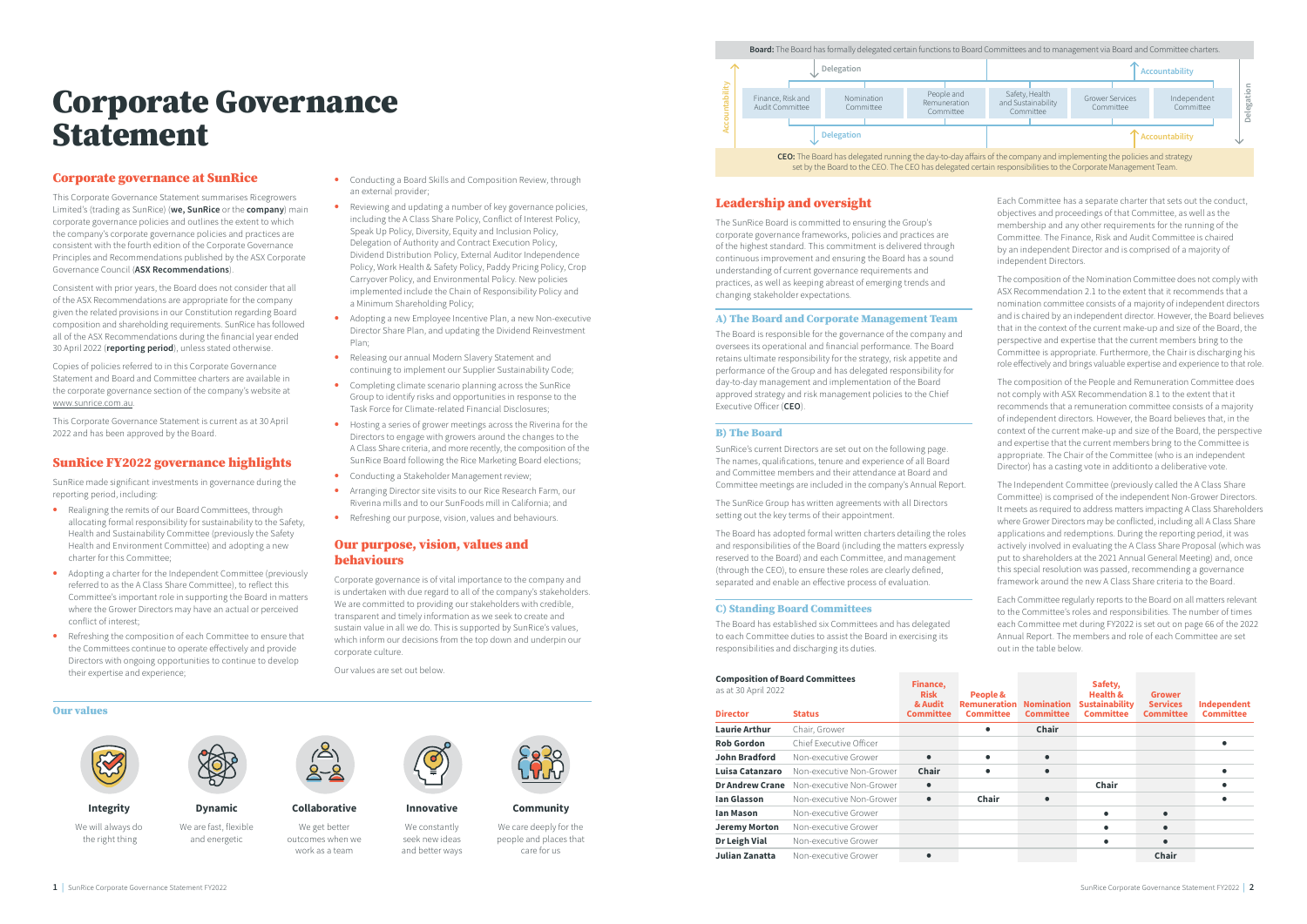Ian Glasson

Non-executive Director

Non-Grower Appointed in 2016 Status: Independent

# Laurie Arthur

Chair and Non-executive **Director** Grower Appointed in 2007 Status: Non-independent



# Rob Gordon

Chief Executive Officer Non-Grower Appointed in 2012 Status: Non-independent (Executive)



# John Bradford

Non-executive Director Grower Appointed in 2015 Status: Non-independent









Luisa Catanzaro



# Non-executive Director Non-Grower Appointed in 2018

Status: Independent

Dr Andrew Crane Non-executive Director Non-Grower Appointed in 2018 Status: Independent

Ian Mason

Non-executive Director

Grower

Appointed in 2018 Status: Non-independent

Jeremy Morton

Non-executive Director

Grower

Appointed in 2019 Status: Non-independent

Dr Leigh Vial

Non-executive Director

Grower

Appointed in 2015 Status: Non-independent

# Julian Zanatta

Non-executive Director Grower Appointed in 2019 Status: Non-independent

# SunRice Directors



### D) The Chair

The Chair of the Board, Mr Laurie Arthur, is a Non-executive Director and a resident Australian citizen. The Chair is responsible for leading the Board and managing the Board function and performance in accordance with the Board Charter. The Chair's responsibilities are set out in more detail in the Board Charter. While the Chair is not an independent Director as recommended by ASX Recommendation 2.5, the Board considers that the Chair is discharging his role effectively and provides valuable expertise and experience as Chair.

### E) The CEO

The CEO, Mr Rob Gordon, is responsible for the day-to-day management and implementation of Board approved strategy and risk management policies. The CEO, through delegations of authority and effective reporting to the Board, is accountable to the Board. Further details on the CEO are provided in the Board Charter.

### F) Corporate Management Team

Members of the Corporate Management Team support the CEO in managing the company through delegations of authority from the CEO. The company undertakes appropriate background checks before appointing a person as a member of the Corporate Management Team.



### G) Company Secretary

The Company Secretary is appointed and removed by the Board and reports to and is accountable to the Board, through the Chair, on all matters to do with the proper functioning of the Board and Board Committees. Further details on the Company Secretary are provided on page 70 of the Directors' Report within our Annual Report.

## Board governance and performance

#### A) Succession Planning and Appointment Process

Board composition requirements are set out in the company's Constitution. Under transitional provisions in the Constitution which remain in force until the 2023 Annual General Meeting (AGM), the SunRice Board is to comprise of up to 10 Directors, including up to six Directors who are A Class shareholders (two of whom are elected members of the Rice Marketing Board) and up to four Directors who are persons with appropriate experience to be appointed as a Director (one of whom may be an employee of the company, such as the CEO). The elected members of the Rice Marketing Board are appointed to the Board following their election to the Rice Marketing Board. Accordingly, at a General Meeting in June 2022, two elected Rice Marketing Board Directors were appointed to the SunRice Board. Following the 2023 AGM, the Board will be further reduced in size to nine Directors, by reducing the number of Grower Directors to five.

The procedure for the selection and appointment of new Directors and the re-election of incumbent Directors, and the Board's policy for the nomination and appointment of Directors, is set out in the Nomination Committee Charter and the Constitution.

Prior to the election or re-election of any Director candidate, the company provides shareholders with all material information in the company's possession that is required to support an informed decision by shareholders. The company undertakes appropriate background checks before appointing a person, or putting forward to shareholders a candidate for election or re-election, as a Director.

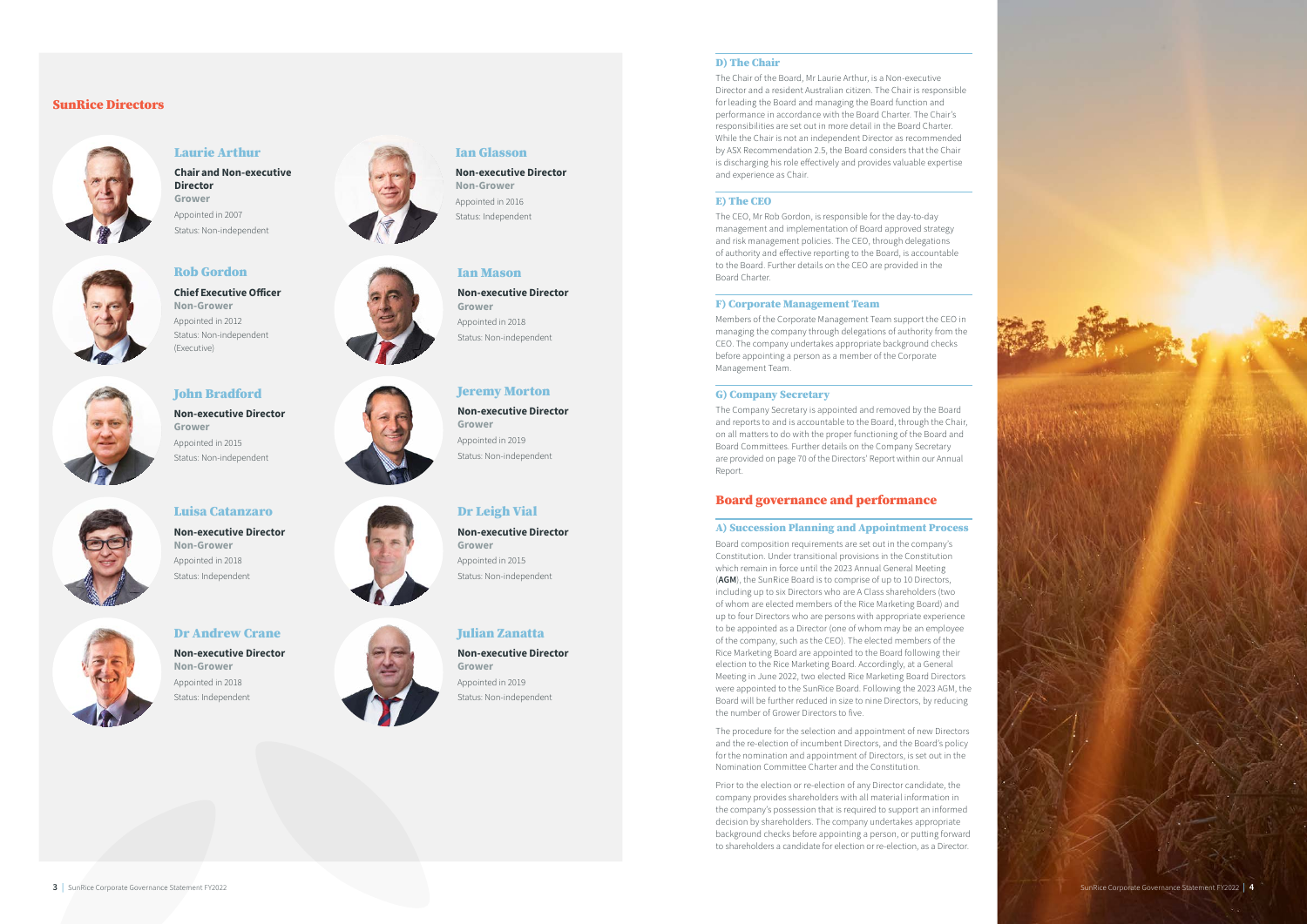### B) Board Skills Matrix

Within the constraints of the company's Constitution, the company aims to achieve a mix of rice industry knowledge, finance and risk management and other business skills among the Directors to lead and monitor the company as well as protect the interests of A Class and B Class shareholders. The table below sets out the range of skills identified as important for the Board and the current number of Directors that have been assessed as having that skill. The skills matrix is refreshed regularly by the Board.

- completed the key items arising from the comprehensive review of the performance of the Board, each standing Committee and each individual Director, that had been commenced in FY2021; and
- conducted a focused Board Skills and Composition Planning Review (FY2022 Board Review).

### Skills, experience and knowledge of Directors

C) Board, Committee and Director Performance Evaluation

SunRice has an established practice of regular performance reviews, covering the Board as a whole, Committees and individual Director contributions. During the reporting period, the company:

These reviews were conducted by external service providers.

All Directors have completed the Company Directors Course run by the Australian Institute of Company Directors and, where relevant, have either undertaken, or agreed to undertake, the Company Directors Course Update. Programs are currently in place, and will be further formalised and targeted in light of the recommendations of the FY2022 Board Review, to ensure Directors are provided with updates on corporate governance, environmental, social and governance strategy, directors' duties, workplace health and safety and other relevant legal and regulatory requirements.

Directors are satisfied with the role and performance of the Board, and with the program for ongoing development.

### D) Director Independence

The independent status, relevant skills, experience and expertise held by each Director in office are provided in the company's Annual Report.

The company's three independent Directors are Luisa Catanzaro, Andrew Crane and Ian Glasson. The remaining seven Directors, who include the Chair of the Board (who is not the same person as the CEO), are not considered independent.

The Board considers a Director to be independent only where they are free of any interest, position or relationship that might influence, or reasonably be perceived to influence in a material respect, his or her capacity to bring an independent judgement to bear on issues before the Board and to act in the best interests of the company and its shareholders generally as a whole, rather than in the interest of an individual shareholder or other party.

In accordance with the commentary to the ASX Recommendations, a Director who is employed in an executive capacity by the company or any of its subsidiaries will not be an independent Director. In other respects, the Board has not set materiality thresholds, considering it more effective to assess relationships on the individual circumstances applicable on a case-by-case basis, and where appropriate with the assistance of external advice.

The Board regularly reviews the independence of each Nonexecutive Director. Each Non-executive Director is required to provide to the Board all information that may be relevant to this assessment. In addition, all Directors are required to disclose to the Board any conflict of interest or duty and any material personal interest in any matter that relates to the affairs of the company.

As noted earlier under A) Succession Planning and Appointment Process, the Constitution requires that the Board be comprised of up to four Directors who are A Class shareholders and up to two elected members of the Rice Marketing Board (who are also A Class shareholders). Currently, six out of ten Directors are A Class shareholders.

Directors who are A Class shareholders supply rice to the company on the same terms as other rice suppliers.

The Board recognises that there may be a perception that the rice supply relationship between the company and these Directors may influence their decision-making, so they are not characterised as independent. However, the company's procedures and systems ensure that the paddy price is set according to the commercial interests and needs of the company and the Board considers that these Directors are in practice able to bring an independent judgment to bear on Board decisions.

The CEO is an executive employee and is therefore not characterised as independent.

### E) Education and Training

The company has a program in place for inducting new Directors and providing appropriate professional development opportunities for Directors to develop and maintain the skills and knowledge needed to perform their role as Directors effectively. As noted earlier, this program is being enhanced to capture specific opportunities identified in the FY2022 Board Review.

Directors have access to Management and external and internal audit to seek explanations and information, if required.

Directors can also seek independent professional advice they consider necessary to fulfil their responsibilities and to exercise independent judgement when making decisions. If the Chair of the Board consents, the Group will pay a Director's costs of seeking such advice. That consent may not be unreasonably withheld or delayed. Copies of the advice must be made available to, and for the benefit of, all Board members, unless the Chair agrees otherwise.

# Diversity and inclusion at SunRice

SunRice recognises that the wide array of perspectives resulting from a workplace that is diverse in gender, age, ethnicity, and cultural background promotes a culture of creativity and innovation and benefits SunRice shareholders, customers, suppliers, and our other stakeholders, and creates engagement in our organisation.

SunRice's commitment to achieving greater Diversity, Equity and Inclusion is focussed on accountability, trust and building a respected brand. SunRice's commitment to achieving greater Diversity, Equity and Inclusion consists of the following guiding principles and actions, which were refreshed in FY2022:

| <b>Our Principles</b>                                                                               | <b>Actions We Are Taking</b>                                                                                                                                                                             |
|-----------------------------------------------------------------------------------------------------|----------------------------------------------------------------------------------------------------------------------------------------------------------------------------------------------------------|
| We role model inclusive<br>and respectful workplace<br>behaviours always                            | <b>Raising Awareness</b><br>We offer development programs to<br>raise awareness of the importance of<br>Diversity, Equity and Inclusion and to<br>ensure everyone is treated fairly and<br>with respect. |
| We want our<br>workforce to reflect the<br>communities in which<br>we operate                       | Making a Difference in our<br><b>Local Communities</b><br>We make a difference in our local<br>communities by investing in and<br>recruiting local talent.                                               |
| We set our people up<br>so they can successfully<br>manage the demands<br>of work, life, and family | <b>Developing Hybrid Work Practices</b><br>We maximise our productivity and<br>create an environment for our people to<br>thrive by adopting hybrid work practices.                                      |
| We believe there should<br>be equal representation<br>in leadership roles                           | <b>More Women in Leadership Roles</b><br>We aim to continue to increase the<br>number of women in leadership roles<br>and ensure our women reflect the<br>diversity of our communities.                  |

| <b>Skills</b>                             | <b>Experience and knowledge</b>                                                                                                                                                                                                        | <b>Board strength</b> |
|-------------------------------------------|----------------------------------------------------------------------------------------------------------------------------------------------------------------------------------------------------------------------------------------|-----------------------|
| Corporate<br>Leadership                   | Senior executive leadership and operations skills and experience in<br>large, complex, and distributed corporate and/or ASX-listed companies.                                                                                          |                       |
| Commercial<br>Leadership                  | Commercial skills and acumen, entrepreneurship, and agile experience<br>leading businesses in dynamic environments.                                                                                                                    |                       |
| <b>Strategic</b><br><b>Planning</b>       | Experience in corporate strategic planning and development to create<br>long term shareholder value, including deriving value from mergers,<br>acquisitions, and partnerships.                                                         |                       |
| <b>Research and</b><br><b>Development</b> | Experience in commissioning and managing research and<br>development for commercial and competitive purposes.                                                                                                                          |                       |
| Corporate<br><b>Finance</b>               | Proficiency in finance and accounting for ASX-listed companies, financial<br>acumen and literacy, mergers and acquisitions and capital raising<br>expertise, knowledge of financial governance systems and monitoring.                 |                       |
| Consumer<br>and Marketing                 | Knowledge of and experience in consumer marketing, product<br>and brand development and segmentation, and data analysis.                                                                                                               |                       |
| <b>People and</b><br><b>Culture</b>       | Experience in C-suite performance management and remuneration,<br>organisational development, human capital and work health and safety<br>management, and industrial relations.                                                        |                       |
| <b>Risk and</b><br>Compliance             | Experience in balancing commercial imperatives and risk, knowledge<br>of risk management and compliance systems for ASX-listed and<br>regulated companies.                                                                             |                       |
| <b>Technology</b><br>and Digital          | Knowledge of technology and digital systems, experience in developing<br>IT strategy, managing digital transformation and system delivery,<br>IT governance, regulatory requirements, and risk.                                        |                       |
| <b>Stakeholder</b><br><b>Management</b>   | Experience in stakeholder management, engagement, and advocacy<br>with relevant stakeholders.                                                                                                                                          |                       |
| Corporate<br>Governance                   | Chair and Director experience, ASX-listed board and regulatory experience,<br>knowledge of contemporary governance standards and practices, including<br>environmental, social and governance (ESG) factors and investment governance. |                       |
| <b>Sector</b><br><b>Experience</b>        | Contemporary FMCG, rice, agribusiness, and related international<br>markets experience across the food industry value chain.                                                                                                           |                       |

Developing **Practiced** Proficient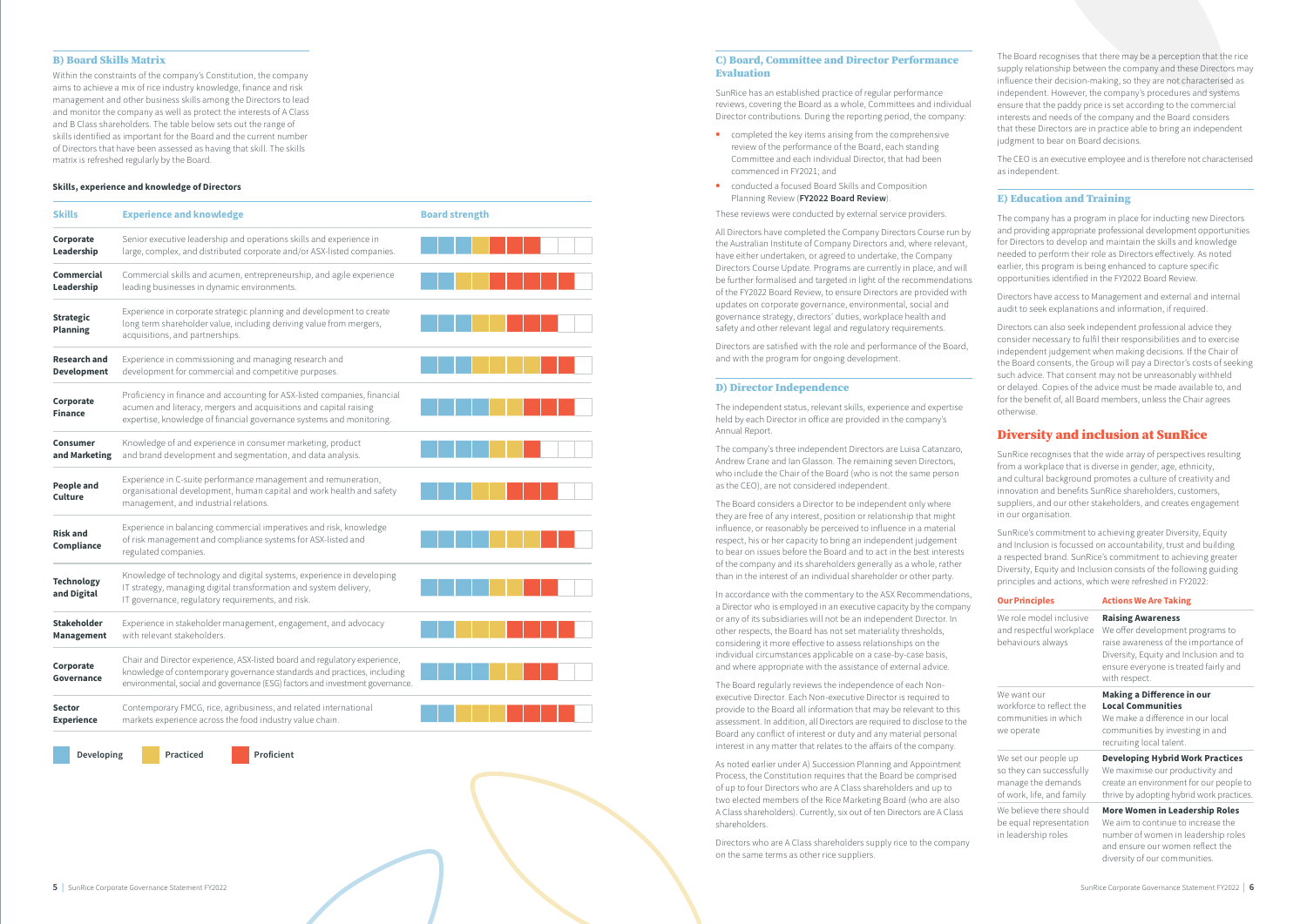| 10%                    | <b>FY2022</b> | 90%    |
|------------------------|---------------|--------|
| 18.2%                  | <b>FY2021</b> | 81.8%  |
|                        | <b>FY2022</b> | FY2021 |
| <b>Women</b>           | <b>10%</b>    | 18.2%  |
| <b>Men</b>             | 90%           | 81.8%  |
| <b>Number of women</b> |               | 2      |
| <b>Number of men</b>   | g             |        |

#### Proportion ofwomen on the Board

### Proportion ofwomen employees across the Group

### Proportion of women in Senior Executive $1$ positions in the Group

| 26.6%                  | <b>FY2022</b> | 73.4%  |  |
|------------------------|---------------|--------|--|
| 27.8%                  | <b>FY2021</b> | 72.2%  |  |
|                        | <b>FY2022</b> | FY2021 |  |
| <b>Women</b>           | 26.6%         | 27.8%  |  |
| <b>Men</b>             | 73.4%         | 72.2%  |  |
| <b>Number of women</b> | 548           | 543    |  |
| <b>Number of men</b>   | 1511          | 1410   |  |

| 25%                    | <b>FY2022</b> | 75%           |
|------------------------|---------------|---------------|
| 10%                    | <b>FY2021</b> | 90%           |
|                        | <b>FY2022</b> | <b>FY2021</b> |
| Women                  | 25%           | 10%           |
| <b>Men</b>             | 75%           | 90%           |
| <b>Number of women</b> | $\bf{2}$      |               |
| <b>Number of men</b>   | h             | 9             |
|                        |               |               |

### Proportion of women in Senior Management<sup>2</sup> positions

| 42%                    | <b>FY2022</b> | 58%           |
|------------------------|---------------|---------------|
| 40%                    | <b>FY2021</b> | 60%           |
|                        | <b>FY2022</b> | <b>FY2021</b> |
| Women                  | 42%           | 40%           |
| <b>Men</b>             | 58%           | 60%           |
| <b>Number of women</b> | 25            | 23            |
| <b>Number of men</b>   | 35            | 34            |
|                        |               |               |

1. Senior Executive includes the Group CEO and other members of the Corporate Management Team.

2. Senior Management includes Senior Executives and their direct and indirect reports, who have responsibility for creation andimplementation of long term strategy, autonomy to operate and/or leadership responsibilities.

- 
- We continue to proactively manage the recruitment of vacant roles to ensure that every interview short list has a representation of women, where possible.
- • We celebrated International Women's Day, a global day celebrating the social, economic, cultural and political achievements of women, by inviting everyone across the Group to hear from a panel of SunRice women talking about their career journeys and what International Womens' Day means to them.

- Further information on the company's Gender Equality Indicators is available from the Workplace Gender Equality Agency website at [www.wgea.gov.au](http://www.wgea.gov.au) or from the 'Sustainability Reporting' section of the company's website.
	-



Across the Group, the respective proportions of male and female employees on the Board, in Senior Executive positions and across the business (reported at a global level) are illustrated in the tables below.

# FY2022 Objective Initiatives and Outcome

### **Increased Gender Balance**

- Leaning into flexibility by working from home to keep our people safe.
- Offering paid wellbeing days to enable our people to get vaccinated.
	- Shortening the length of our meetings from 1-hour to 45-minutes to ensure our meetings were effective, inclusive and productive.
	-

Continue to focus on increasing the representation of women in all leadership roles to 40% by FY2022 and in line with our 2024 Growth

Strategy

• We continued our membership of GOO in Western Riverina (NSW). GOO provides a platform to showcase career pathways within SunRice and inform careers advisors in schools about local possibilities for youth. • We participated in their Careers Day to showcase the range of roles available at SunRice, and featured as one of the employers in a GOO video. This video will be used to educate Year 9 students about career

Flexible ways ofworking

> • Since 2018 we have partnered with the Clontarf Foundation in support of their Academy at Narrandera High School. This foundation's purpose is to improve the education, discipline, life skills, self-esteem and employment prospects of young Aboriginal and Torres Strait Islander descent to participate in traineeship

COVID-19 continued to impact the way we go about our lives and run the business. Keeping our culture intact while facing so many challenges remained a key focus. Our initiatives included:

• In supporting the Foundation we not only demonstrate SunRice's commitment to the community but also attract male school leavers of Aboriginal and Torres Strait Islander descent to participate in traineeship

• Despite periodic COVID-19 restrictions we were able to host a group of Year 9 boys at the SunRice facility, introducing them to our manufacturing environment and the range of employment pathways available. • SunRice employees also attended the Academy's annual presentation evening, and other training events,

• Running virtual "Staying Connected and Collaborative" events to support families in lockdown as well as providing opportunities where people could be engaged by motivational speakers.

### Inclusion initiatives

### National Association of Women In Operations (NAWO)

• We continued our corporate membership of NAWO, the chief body representing women in operations

# including the offer of mentorships for our women.

### Indigenous Community Involvement

• We joined Indigenous Elders of the community and SunRice Indigenous employee representatives in National Aborigines and Islanders Day Observance Committee (NAIDOC) celebrations at the Deniliquin

Local Aboriginal Land Council.

### Jan Cathcart Memorial Scholarship Program

- • We awarded Rebecca Groat the FY2022 Jan Cathcart Memorial Scholarship. Now in its eighth year, the \$30,000 scholarship is designed to support talented women who demonstrate a passion for and commitment to the rice industry, and who can contribute to and play a critical part in shaping a positive future.
- In addition, work experience opportunities were provided for a number of annual scholarship recipients in our Legal, Manufacturing and Agriculture teams.

### GrowOurOwn (GOO)

- 
- opportunities.

### Clontarf Foundation

- (or work experience) programs.
- (or work experience) programs with SunRice.
- 
- to foster relationships with members of the Academy.

The Board has adopted a Diversity Equity and Inclusion Policy, which outlines the process of setting, evaluating and reporting on diversity objectives. The following assessment of achievements to date against the measurable

• 42% of Senior Management roles are now held by women, ahead of our FY2022 goal.

# objectives in FY2022 demonstrates SunRice's ongoing commitment to inclusion and diversity.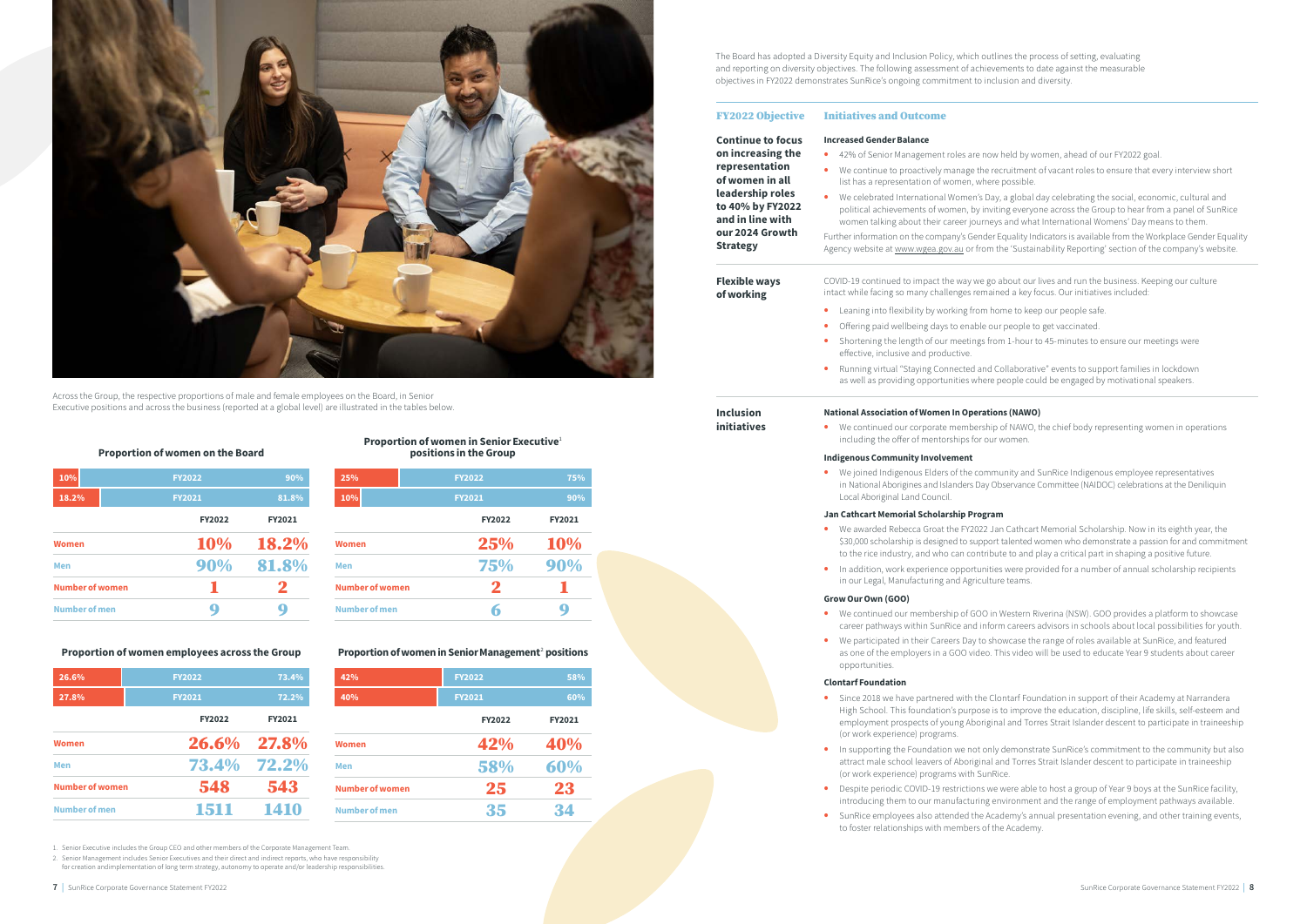# Ethical and responsible conduct at SunRice

All Directors, Senior Management and employees are expected to act with the utmost integrity and objectivity, striving to enhance the reputation and performance of the company.

The Board has an approved Code of Conduct for Directors and employees, as well as Speak Up, Anti-Bribery and Corruption and Share Trading Policies.

### A) Group Code of Conduct

The Board recognises the company's legal and commercial obligations to all legitimate stakeholders, and this is formally recognised in the SunRice Code of Conduct, which applies to all Board members, officers, employees and contractors of the company. SunRice completed a review of the Group Code of Conduct in FY2021, and associated training on the new Code on a Group-wide basis was completed during FY2022. Our Finance, Risk and Audit Committee is informed of any material breaches of the Code of Conduct.

### B) Speak Up Policy

We are committed to complying with all applicable laws, strong corporate governance and high standards of conduct across our business, including the SunRice Group's interactions with employees, contractors, customers, suppliers, the community, other stakeholders and the environment in which the SunRice Group operates. During the reporting period, we continued to monitor the effectiveness of our Speak Up reporting mechanism by improving accessibility for overseas employees and encouraging its use to report on any modern slavery risks.

Our Speak Up Policy is designed to:

Our Finance, Risk and Audit Committee is informed of any material incidents reported under the Speak Up Policy.

### C) Anti-Bribery and Corruption Policy

An integral part of our business culture is to behave in a responsible, honest and ethical way when dealing with all of our stakeholders (customers, suppliers, employees, consumers and the community). Our anti-bribery and corruption framework is based on a 'zero tolerance' approach. Our Finance, Risk and Audit Committee is informed of any material breaches of the Anti-Bribery and Corruption Policy.

### D) Share Trading Policy

The Share Trading Policy applies to all Directors, executives, employees, consultants and professional advisers of the company. The policy specifies the periods during which the Directors and executives of the company may purchase and sell the company's securities, and sets out a notification procedure concerning trading by Directors. The company's Share Trading Policy prohibits Directors and executives from trading in financial products issued or created over the company's securities by third parties, or trading in associated products. The Policy also prohibits Directors and executives from entering into any transaction that operates to limit the economic risk of their security holding in the company.

Encourage, protect and support the reporting of misconduct, irregularities or any other behaviour which is corrupt or illegal;<br>
Establish a transparent

## Shareholder communication and engagement

### A) Disclosure and Communications Policy

The company has adopted a Disclosure and Communications Policy. This policy outlines corporate governance measures adopted by the company to deliver on our commitments to the disclosure and communication of information concerning the company.

We are committed to the objective of promoting investor confidence and protecting investor rights. This means complying with continuous disclosure obligations imposed by law; ensuring that company announcements are presented in a factual, clear and balanced way; ensuring that investors have equal and timely access to material information concerning the company, and communicating effectively with investors.

Under this policy, the company has approved the establishment of a Disclosure Committee to manage its disclosure obligations. The Disclosure Committee's responsibilities include assessing the possible materiality of information which is potentially price sensitive, making decisions on information to be disclosed to the market, referring any announcements which the Disclosure Committee considers to be a matter of key significance to the Board for consideration, and monitoring disclosure processes and reporting. The Board receives copies of all material market announcements promptly after they have been made.

SunRice's Disclosure and Communications Policy promotes effective communication with all stakeholders, including shareholders, to assist them in making informed decisions and to encourage effective participation. Communication initiatives undertaken by the company include regular business updates, grower and investor briefings, media announcements, and the company website at [www.sunrice.com.au](http://www.sunrice.com.au).

Relevant information released to the market by the company is posted on the company's website after the information has been given to the ASX and the ASX has confirmed the release of this information to the market. This includes any new and substantive investor or analyst presentations, which are released on the ASX before the presentation is delivered.

Recent company announcements, media releases, details of company meetings and annual reports are available on the company's website. The company's website also provides general information about the company and its governance.

The company has a range of investor relations strategies to facilitate effective two-way communication with investors. Shareholders of the company have the option to receive communications from, and send communications to, the company and its security registry electronically.



report a wrongdoing from detrimental treatment by any person internal or external to the SunRice Group.

### B) General and class meetings

We encourage our shareholders to participate at general and class meetings. All shareholders are entitled to attend all general and class meetings of the company, including meetings at which they are not entitled to vote.

All Board members are expected to attend general and class meetings of the company. The external auditor also attends the company's Annual General Meetings and is available to answer questions from A Class shareholders relevant to the audit.

SunRice conducts voting on all substantive resolutions at general and class meetings on a poll, ensuring that voting outcomes reflect proportionate holdings of all shareholders who vote (whether in person or by proxy or other representative).

### C) Verification of periodic corporate reports

SunRice has a process in place that is designed to ensure periodic corporate reports are accurate and balanced in order to provide investors with appropriate information to make informed investment decisions. The Remuneration Report and Financial Report in the Annual Report are audited by SunRice's external auditor. In addition, any periodic corporate reports that are not audited or subject to review by the auditor are internally verified by the individual responsible for the relevant content, including by reference to source material. The executive responsible for the relevant area also reviews and approves the content. Confirmations are given regarding the accuracy and completeness of the information.

# Risk and safeguarding integrity in financial reporting

The Finance, Risk and Audit Committee meets regularly with the internal and external auditors, without Management present, to review the scope and adequacy of their work and to consider the implementation of recommendations from the audit processes.

The Committee conducts a formal assessment of the external auditor's performance annually and reports the outcome to the Board. The Committee also meets with the external auditor to discuss audit planning matters, statutory reporting and, as required, for any special reviews or investigations deemed necessary by the Board.

The Board has resolved that it is appropriate for the audit firm to provide ongoing taxation compliance and advisory services in addition to its normal audit function. As a broad guideline it is considered inappropriate for the audit firm to be involved in any assignment which would impair its professional independence.

A comprehensive policy dealing with this area was reviewed, updated and approved by the Board during FY2022. Adherence to the policy is closely monitored by the Finance, Risk and Audit Committee.

A copy of the company's External Auditor Independence Policy is available on the company's website at [www.sunrice.com.au.](http://www.sunrice.com.au)

### A) Risk Management Framework

The Board oversees the establishment, implementation and compliance with the company's risk management framework, the objectives of which is to identify, assess, monitor and manage strategic, operational, financial and compliance risks in line with the company's defined risk appetite.

The Finance, Risk and Audit Committee assists the Board in discharging its risk oversight role. The conduct, objectives and proceedings of this Committee are governed by a charter, approved by the Board. The Finance, Risk and Audit Committee conducts periodic and regular reviews of the company's risk management framework at least annually to satisfy itself that the risk management framework continues to be sound and that the company is operating with due regard to the risk appetite set by the Board.

Management has reported to the Finance, Risk and Audit Committee and the Board on the effectiveness of the risk management and internal control system during the year, and of the company's management of its material business risks.

The company has established a well-documented system of internal controls that take account of key business exposures. The system is designed to provide reasonable assurance that assets are safeguarded, proper accounting records are maintained and financial information is timely and reliable.

The company has implemented insurance arrangements and regularly evaluates the economic balance between self-insurance of risks and risk transfer.

### B) Internal Audit Function

The internal audit function, which is wholly independent from the external audit function, plays a key role in providing an objective and continuing assessment of the effectiveness of the company's internal control systems. It ensures information is reliable and has integrity, operations are efficient and effective, and policies and regulations are adhered to.

The internal audit function carries out risk-based audits on matters approved by the Finance, Risk and Audit Committee. Those audits are initially defined in an annual plan which is periodically reassessed throughout the year to ensure topics remain relevant to known and emerging risks. If required, the audit plan is adjusted to incorporate new activities. The Committee monitors the program and reviews internal audit reports and assess the performance of the internal audit function.

The internal audit function is outsourced. The internal audit function has direct access to the Finance, Risk and Audit Committee, and to the Board.

## C) Assurance

Before approving the company's full year financial statements, the Board receives a declaration from the CEO and the CFO. The declaration states that in their opinion, the financial records of SunRice have been properly maintained, and that the financial statements comply with the appropriate accounting standards and give a true and fair view of the financial position and performance of SunRice, and that the opinion has been formed on the basis of a sound system of risk management and internal control which is operating effectively.

### D) Environmental And Social Risk

The Board and management have identified a number of risks that are relevant to SunRice. The company's approach to identifying risks and the key risks and responses are included in the 2022 Annual Report on pages 48–53. This includes any environmental and social risks related to SunRice and an explanation of how we manage or intend to manage those risks. The company's approach to sustainability is also included in the 2022 Annual Report on pages 30–47 and on the on the company's website at [www.sunrice.com.au](http://www.sunrice.com.au).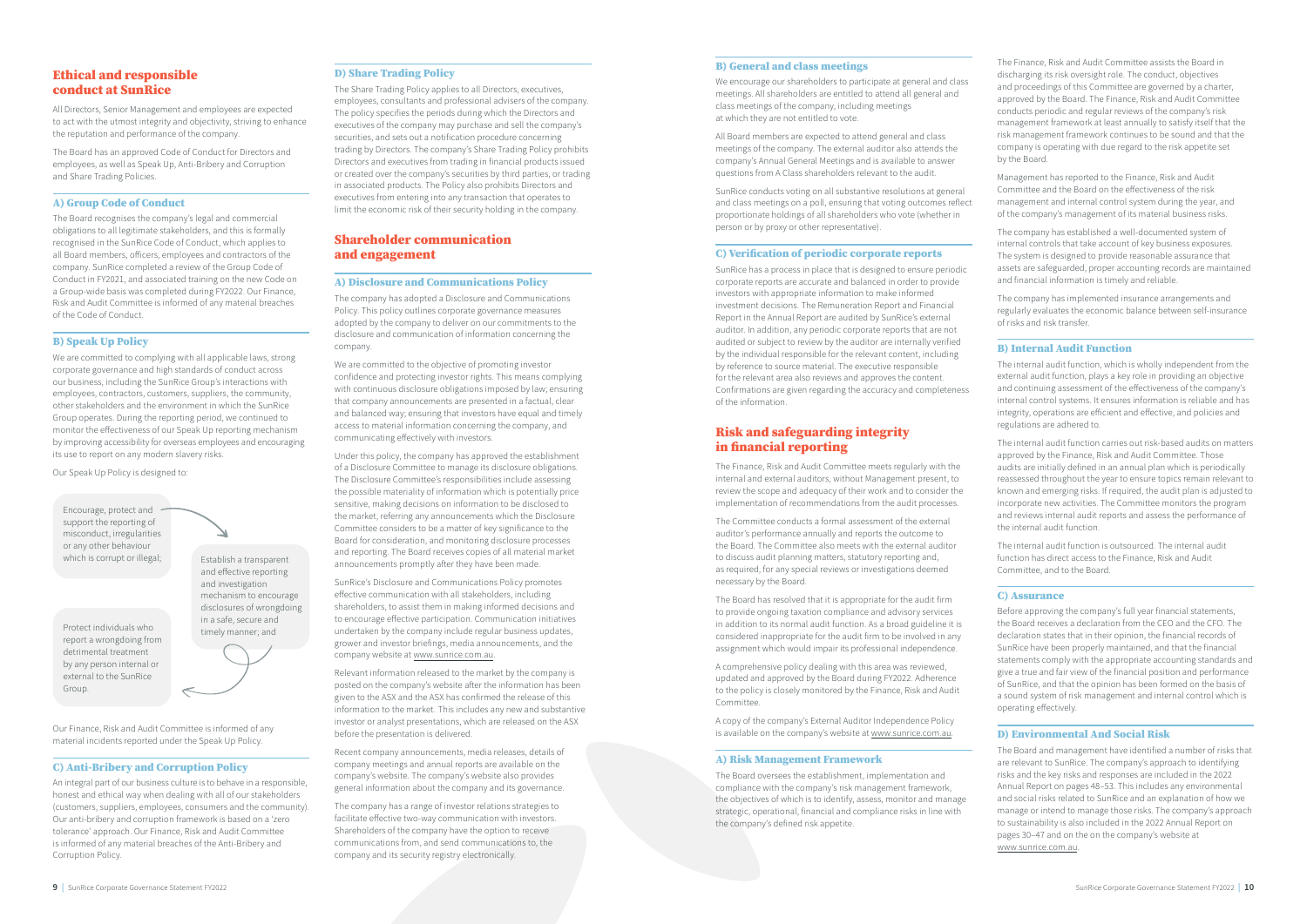# Remuneration, culture and performance

### A) Group Remuneration

Information about the company's remuneration policies for executives and Directors is set out in the Remuneration Report in the company's Annual Report on pages 72 - 86. Senior Executives are provided at-risk remuneration that is aligned with the strategic objectives, values and culture of SunRice. In comparison, Nonexecutive Directors are not provided any at-risk remuneration. Please refer to the Remuneration Report for further information.

### B) Performance Assessment – CEO and Senior Executives

SunRice has established processes for evaluating the performance of its Corporate Management Team. In summary, each member of the Corporate Management Team is evaluated against the achievement of pre-agreed performance objectives. The evaluation process is conducted annually and is considered in setting the remuneration of the relevant executive.

Detailed information regarding the company's remuneration practices and key management contracts is provided in the Remuneration Report in the company's Annual Report. SunRice has written agreements with all Corporate Management Team members setting out the key terms of their employment.

An evaluation of the Corporate Management Team has taken place during the reporting period in accordance with the processes described above.